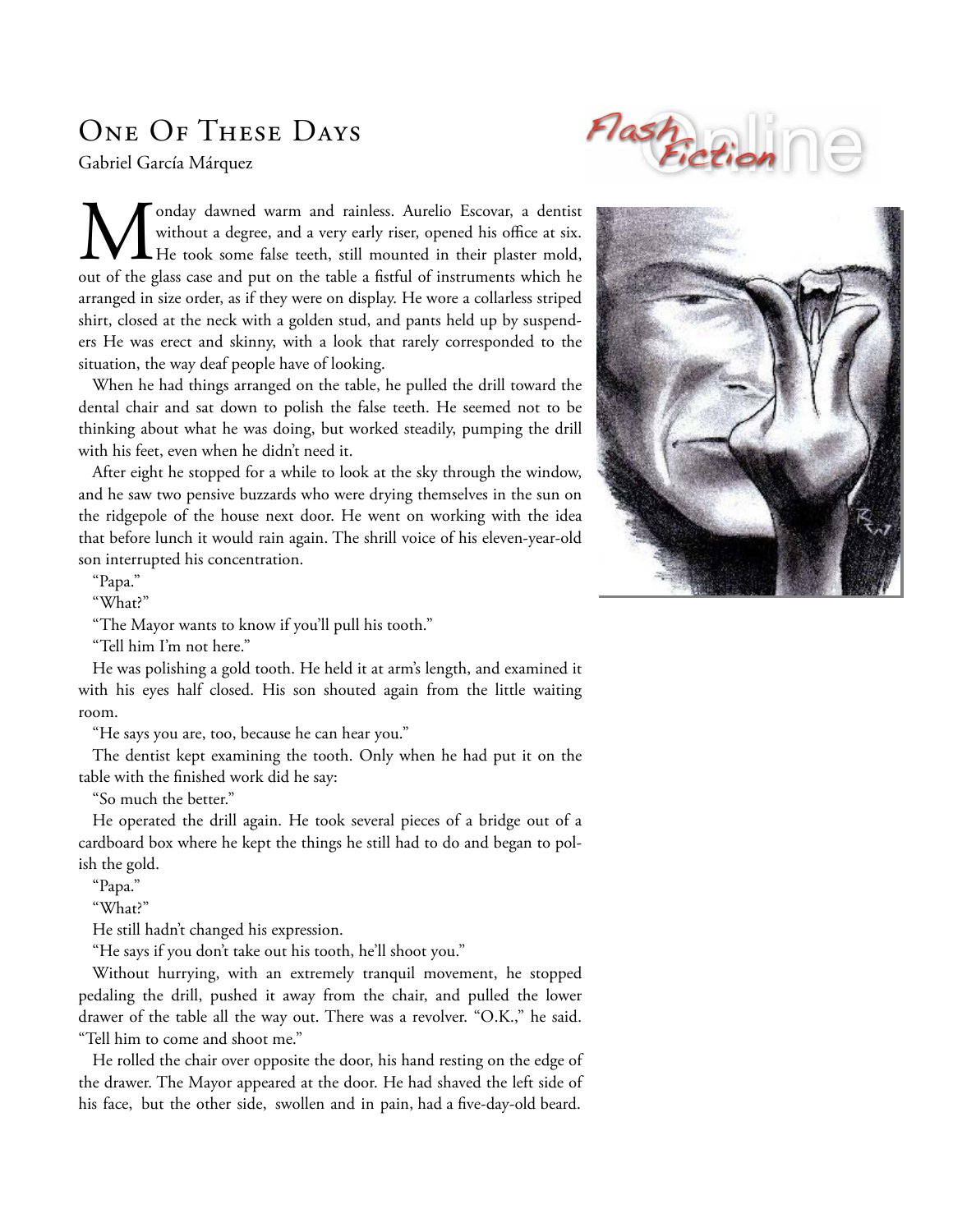The dentist saw many nights of desperation in his dull eyes. He closed the drawer with his fingertips and said softly:

"Sit down."

"Good morning," said the Mayor.

"Morning," said the dentist.

While the instruments were boiling, the Mayor leaned his skull on the headrest of the chair and felt better. His breath was icy. It was a poor office: an old wooden chair, the pedal drill, a glass case with ceramic bottles. Opposite the chair was a window with a shoulder-high cloth curtain. When he felt the dentist approach, the Mayor braced his heels and opened his mouth.

Aurelio Escovar turned his head toward the light. After inspecting the infected tooth, he closed the Mayor's jaw with a cautious pressure of his fingers.

"It has to be without anesthesia," he said.

"Why?"

"Because you have an abscess."

The Mayor looked him in the eye. "All right," he said, and tried to smile. The dentist did not return the smile. He brought the basin of sterilized instruments to the worktable and took them out of the water with a pair of cold tweezers, still without hurrying. Then he pushed the spittoon with the tip of his shoe, and went to wash his hands in the washbasin. He did all this without looking at the Mayor. But the Mayor didn't take his eyes off him.

It was a lower wisdom tooth. The dentist spread his feet and grasped the tooth with the hot forceps. The Mayor seized the arms of the chair, braced his feet with all his strength, and felt an icy void in his kidneys, but didn't make a sound. The dentist moved only his wrist. Without rancor, rather with a bitter tenderness, he said:

"Now you'll pay for our twenty dead men."

The Mayor felt the crunch of bones in his jaw, and his eyes filled with tears. But he didn't breathe until he felt the tooth come out. Then he saw it through his tears. It seemed so foreign to his pain that he failed to understand his torture of the five previous nights.

Bent over the spittoon, sweating, panting, he unbuttoned his tunic and reached for the handkerchief in his pants pocket. The dentist gave him a clean cloth.

"Dry your tears," he said.

The Mayor did. He was trembling. While the dentist washed his hands, he saw the crumbling ceiling and a dusty spider web with spider's eggs and dead insects. The dentist returned, drying his hands. "Go to bed," he said, "and gargle with salt water." The Mayor stood up, said goodbye with a casual military salute, and walked toward the door, stretching his legs, without buttoning up his tunic.